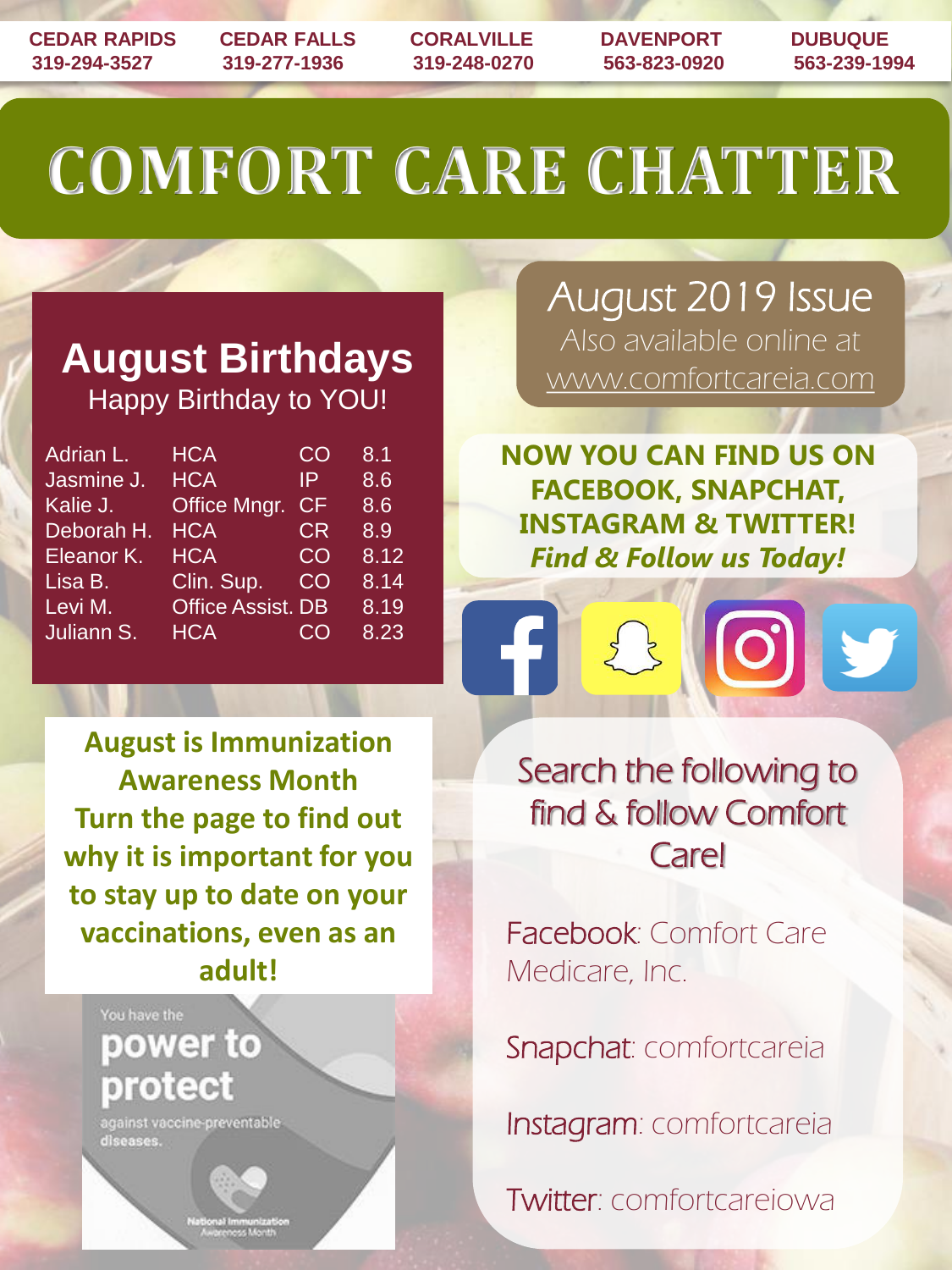### **August is Immunization Awareness Month**

### **Information Series for Adults**

## **3 Important Reasons For Adults to Get Vaccinated**

You may not realize you need vaccines throughout your adult life. Vaccines are important to your health and here are three reasons why.

#### 1. You may be at risk for serious diseases that are still common in the U.S.

Each year thousands of adults in the United States get sick from diseases that could be prevented by vaccines - some people are hospitalized, and some even die.

Even if you got all your vaccines as a child, the protection from some vaccines can wear off over time. You may also be at risk for other diseases due to your age, job, lifestyle, travel, or health conditions.

#### 2. You can't afford to risk getting sick.

Even healthy people can get sick enough to miss work or school. If you're sick, you may not be able to take care of your family or other responsibilities.

#### 3. You can protect your health and the health of those around you by getting the recommended vaccines.

Vaccines lower your chance of getting sick. Vaccines work with your body's natural defenses to lower the chances of getting certain diseases as well as suffering complications from these diseases.

Vaccines lower your chance of spreading certain diseases. There are many things you want to pass on to your loved ones; a vaccine preventable disease is not one of them. Infants, older adults, and people with weakened immune systems (like those undergoing cancer treatment) are especially vulnerable to vaccine preventable diseases.

Vaccines are one of the safest ways to protect your health. Vaccine side effects are usually mild and go away on their own. Severe side effects are very rare.

#### **Getting Vaccinated**

Adults can get vaccines at doctors' offices, pharmacies, workplaces, community health clinics, health departments, and other locations. To find a vaccine provider near you, go to http://vaccine.healthmap.org.

Most health insurance plans cover the cost of recommended vaccines. Check with your insurance provider for details and for a list of vaccine providers. If you do not have health insurance, visit www.healthcare.gov to learn more about health coverage options.



#### What vaccines do you need?

All adults should get:

- · Flu vaccine every year to protect against seasonal flu
- Td/Tdap to protect against tetanus, diphtheria, and pertussis (whooping cough)

Based on your age, health conditions, vaccines you received as a child, and other factors, you may need additional vaccines such as:

- Chickenpox
- **Hepatitis A**
- **Hepatitis B**
- Human Papillomavirus (HPV)
- **MMR**
- Meningococcal
- Pneumococcal
- **Shingles**

## DON'T WA VACCINA

 $_{\rm CDC}$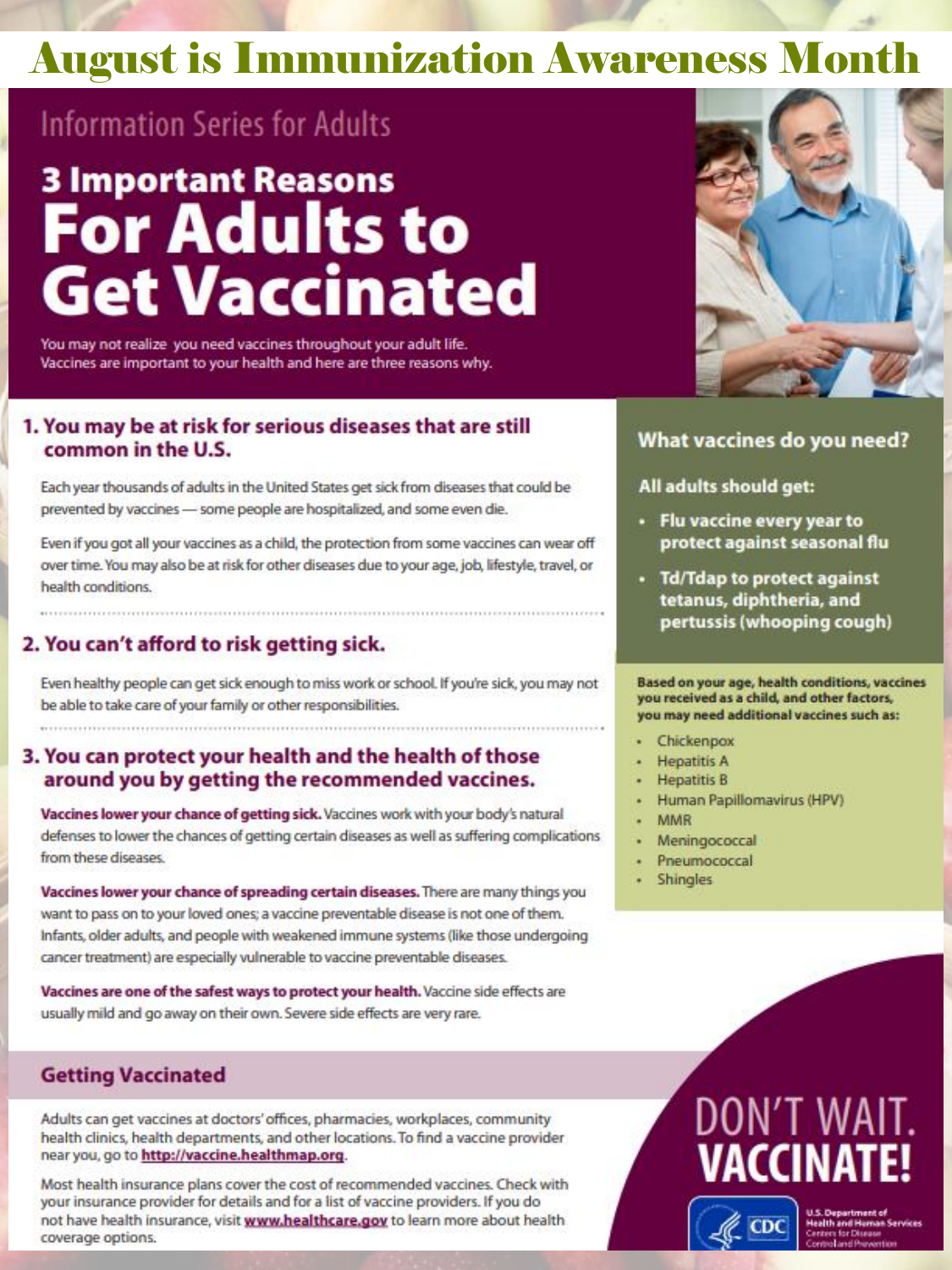### **Information Series for Adults**

## **3 Important Reasons For Adults to Get Vaccinated**



| <b>Diseases and the vaccines</b><br>that help prevent them  | How the disease can affect you                                                                                                                                                                                                                                                                                                                                                                                           |  |
|-------------------------------------------------------------|--------------------------------------------------------------------------------------------------------------------------------------------------------------------------------------------------------------------------------------------------------------------------------------------------------------------------------------------------------------------------------------------------------------------------|--|
| Influenza "Flu"<br>Seasonal flu vaccine                     | Fever or feeling feverish/chills, cough, headache, runny or stuffy nose, sore throat, muscle or body aches, and<br>fatigue (very tired), and some people may have vomiting and diarrhea, though this is more common in children<br>than adults. Disease Complications: Pneumonia (infection in the lungs), worsening of chronic health condi-<br>tions, hospitalization, possibly resulting in disability, or even death |  |
| <b>Hepatitis A</b><br>Hep A vaccine                         | Fever, tiredness, stomach pain, loss of appetite, vomiting, jaundice (yellowing of skin and eyes), and dark urine;<br>however, there may be no symptoms. Disease Complications: Liver failure; arthralgia (joint pain); and kidney,<br>pancreatic, and blood disorders                                                                                                                                                   |  |
| <b>Hepatitis B</b><br>Hep B vaccine                         | Flu-like illness with loss of appetite, fever, tiredness, weakness, nausea, vomiting, jaundice, and joint pain; how-<br>ever, there may be no symptoms. Disease Complications: Chronic liver infection, liver failure, and liver cancer                                                                                                                                                                                  |  |
| <b>Human Papillomavirus</b><br>(HPV)<br><b>HPV</b> vaccine  | Frequently, there are no symptoms for years until cancer appears. Disease Complications: Cervical cancer in<br>women, anal cancer, and genital warts in both women and men-                                                                                                                                                                                                                                              |  |
| <b>Measles</b><br>MMR                                       | Fever, runny nose, cough and a rash all over the body. Disease Complications: Ear infection, pneumonia,<br>swelling in the brain due to infection, or even death                                                                                                                                                                                                                                                         |  |
| <b>Meningococcal Disease</b><br>Meningococcal vaccine       | Nausea, vomiting, stiff neck, fever, headache, increased sensitivity to light, confusion, tiredness, and rash.<br>Disease Complications: Brain damage, loss of arms or legs, loss of hearing, seizures, strokes, or even death                                                                                                                                                                                           |  |
| <b>Pneumococcal Disease</b><br>Pneumococcal vaccine         | Fever, chills, difficulty breathing, chest pain, stiff neck, earache, increased sensitivity to light, and cough.<br>Disease Complications: Infections of the lung, middle ear, or sinuses, heart problems, brain damage, loss of<br>hearing, loss of arms or legs, or even death                                                                                                                                         |  |
| <b>Shingles</b><br>Zoster vaccine                           | Painful rash on one side of the face or body, which blisters and then typically scabs, headache, fever, chills, and<br>upset stomach. Disease Complications: Severe pain that can last for months or years after the rash goes away,<br>pneumonia, loss of eyesight and hearing, or even death                                                                                                                           |  |
| <b>Tetanus</b><br>Td/Tdap vaccine                           | Serious, painful spasms and stiffness of all muscles, lockjaw (difficulty opening mouth), difficulty swallowing or<br>breathing, muscle spasms, and fever. Disease Complications: Broken bones, breathing difficulty, or even death                                                                                                                                                                                      |  |
| <b>Whooping Cough</b><br>(Pertussis)<br><b>Tdap vaccine</b> | Prolonged cold symptoms (cough and runny nose) leading to violent coughing or choking making it hard to<br>breathe, drink, or eat. Disease Complications: Rib fractures, pneumonia, or even death                                                                                                                                                                                                                        |  |
|                                                             |                                                                                                                                                                                                                                                                                                                                                                                                                          |  |

For a full list of all diseases that can be prevented by vaccines, visit: www.cdc.gov/vaccines/vpd-vac

#### Traveling overseas? There may be additional vaccines you need. Find out at: www.cdc.gov/travel

Talk with your healthcare professional to make sure you are up to date with the vaccines recommended for you.

For more information on vaccines or to take an adult vaccine quiz to find out which vaccines you might need, visit www.cdc.gov/vaccines/adults.

## DON'T WAIT. **VACCINATE!**